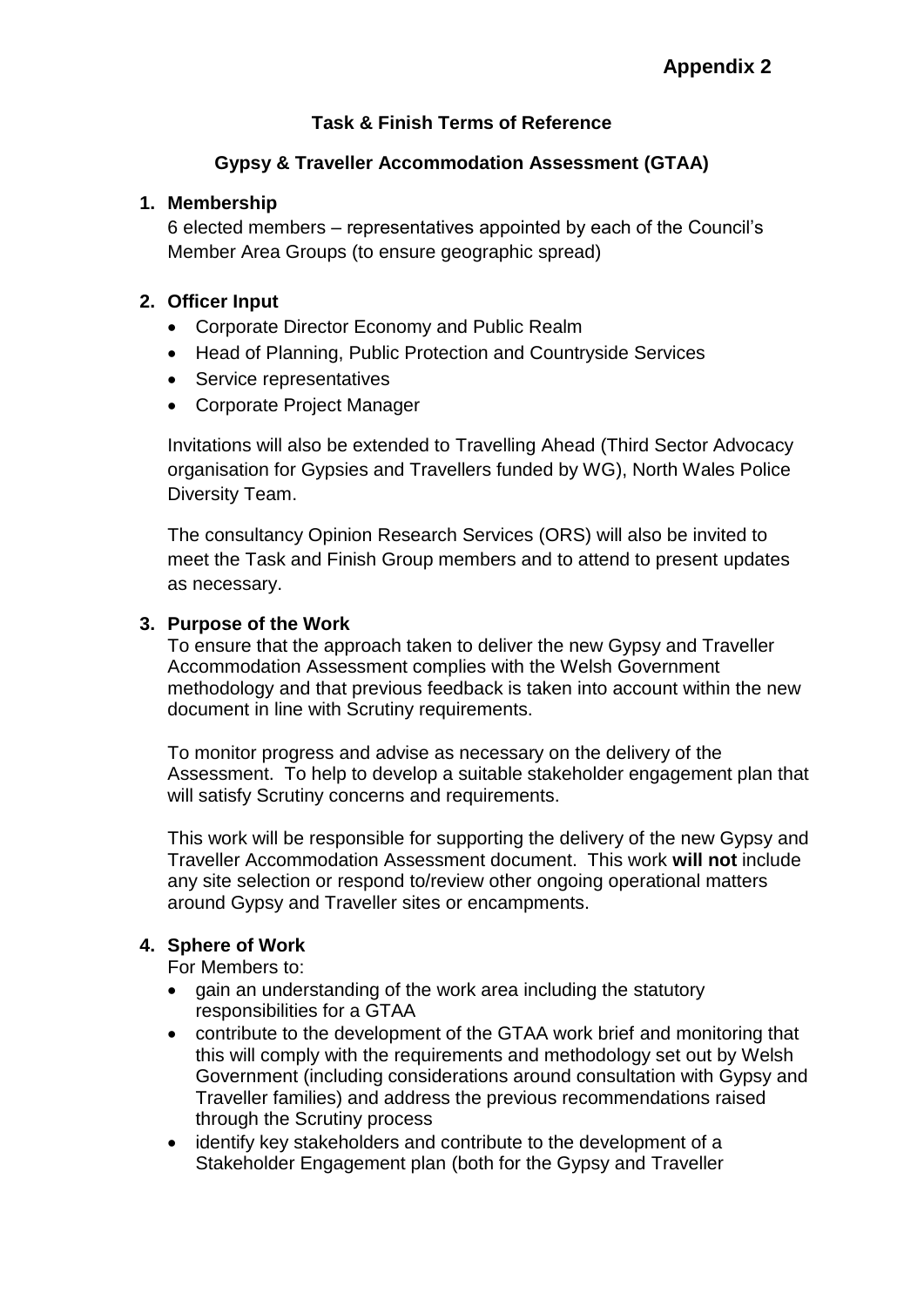community as part of the GTAA process and the wider stakeholders as part of the project communications plan)

 monitor and advise as necessary on the delivery of the Assessment and subsequent report to ensure compliance with both WG methodology and Scrutiny recommendations

#### **5. Timescales**

Due to statutory deadlines for the submission of the GTAA it will be necessary for the Task and Finish group to meet several times over the first few months in order to develop and agree with Scrutiny Committee the delivery approach and stakeholder engagement plan for the work.

The group's focus will then move from assisting the development of the delivery approach to become one around monitoring. Meetings will be set in line with the project delivery plan (currently under development).

| Meeting 1 - 19 May 2021                           |                                      |
|---------------------------------------------------|--------------------------------------|
| <b>Purpose</b>                                    | <b>Attendees</b>                     |
| Develop an understanding of the project,          | Task and Finish Group members        |
| agree terms of reference and tasks                | <b>ORS Consultants</b>               |
| required. Identify key stakeholders.              | With invitations to Travelling Ahead |
|                                                   | & North Wales Police                 |
|                                                   |                                      |
| Meeting 2 - 11 June 2021                          |                                      |
| <b>Purpose</b>                                    | <b>Attendees</b>                     |
| Review GTAA methodology and consultants           | <b>Task and Finish Group members</b> |
| work brief. Develop and review draft              | <b>Lead Member</b>                   |
| communications and stakeholder                    | With invitations to Travelling Ahead |
| engagement plans.                                 | & North Wales Police                 |
|                                                   |                                      |
| Meeting 3 - 24 June 2021                          |                                      |
| <b>Purpose</b>                                    | <b>Attendees</b>                     |
| Further review of work brief / stakeholders       | <b>Task and Finish Group Members</b> |
| communication plan                                | <b>Lead Member</b>                   |
| Draft and agree report to Scrutiny                | With invitations to Travelling Ahead |
|                                                   | & North Wales Police                 |
| Meeting $4 - 5$ July 2021                         |                                      |
| <b>Purpose</b>                                    | <b>Attendees</b>                     |
| Further review of work brief / stakeholders       | <b>Task and Finish Group Members</b> |
| communication plan                                | <b>Lead Member</b>                   |
| Draft and agree report to Scrutiny                | With invitations to Travelling Ahead |
|                                                   | & North Wales Police                 |
| <b>Report to Scrutiny Committee End July 2021</b> |                                      |
| <b>Purpose</b>                                    | <b>Attendees</b>                     |

The Task and Finish Group meetings are expected to take place as follows: